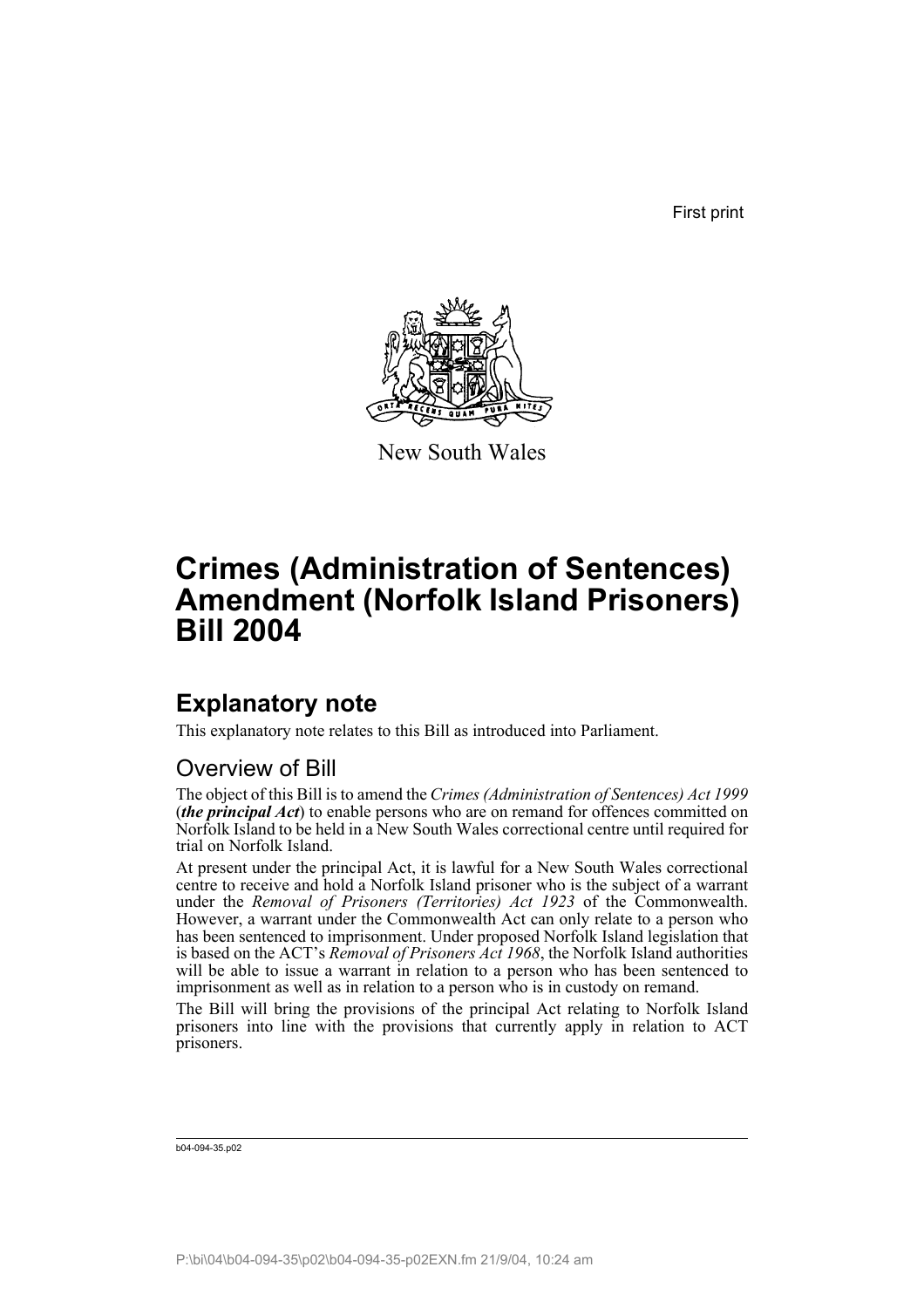Explanatory note

#### Outline of provisions

**Clause 1** sets out the name (also called the short title) of the proposed Act.

**Clause 2** provides for the commencement of the proposed Act on the date of assent.

**Clause 3** is a formal provision that gives effect to the amendments to the *Crimes (Administration of Sentences) Act 1999* set out in Schedule 1.

**Schedule 1** contains the amendments to the *Crimes (Administration of Sentences) Act 1999* described in the overview above.

Explanatory note page 2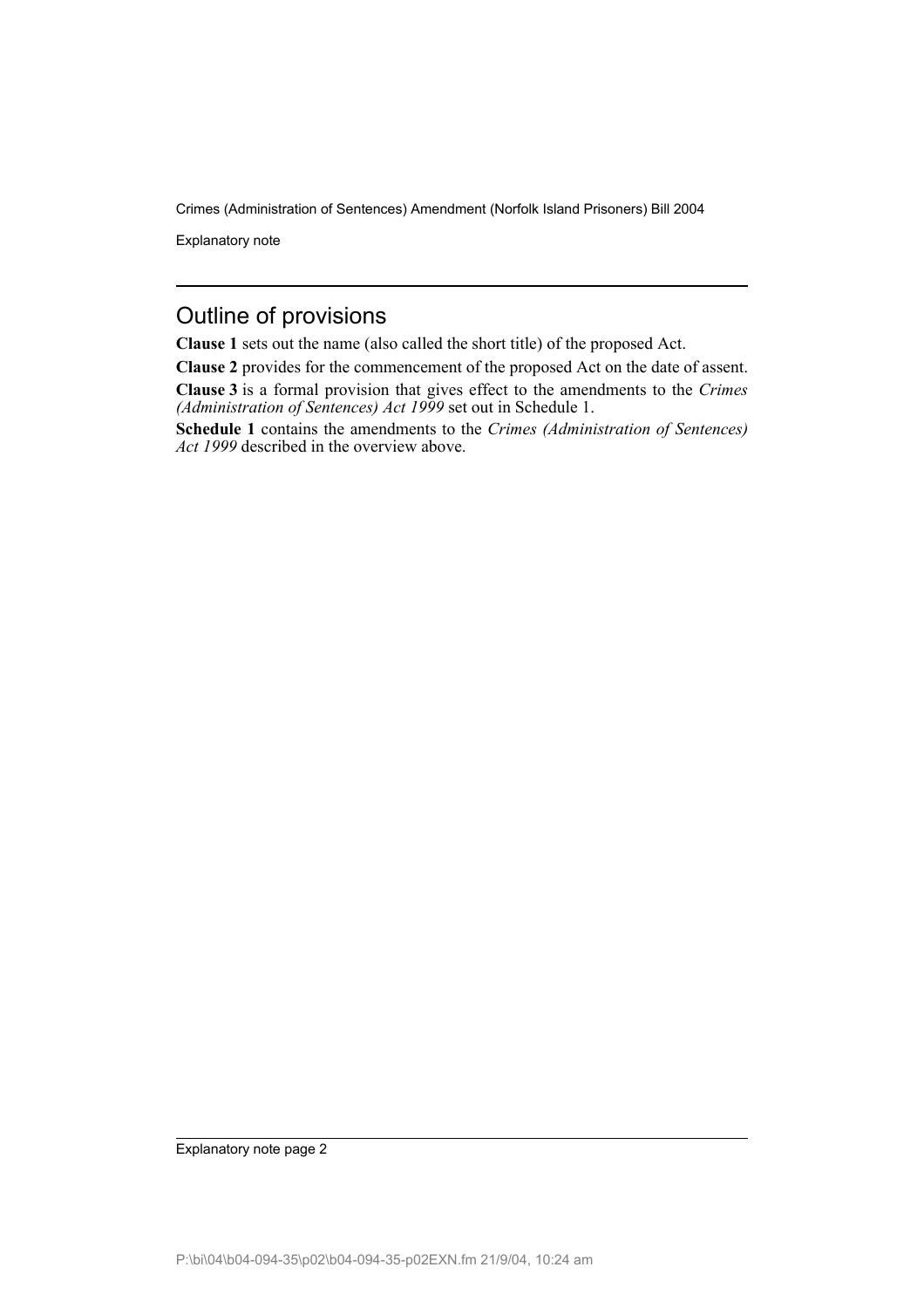First print



New South Wales

# **Crimes (Administration of Sentences) Amendment (Norfolk Island Prisoners) Bill 2004**

## **Contents**

|   |                                                                     | Page |
|---|---------------------------------------------------------------------|------|
|   | Name of Act                                                         |      |
|   | Commencement                                                        | 2    |
| 3 | Amendment of Crimes (Administration of Sentences)<br>Act 1999 No 93 |      |
|   | Schedule 1 Amendments                                               | વ    |

b04-094-35.p02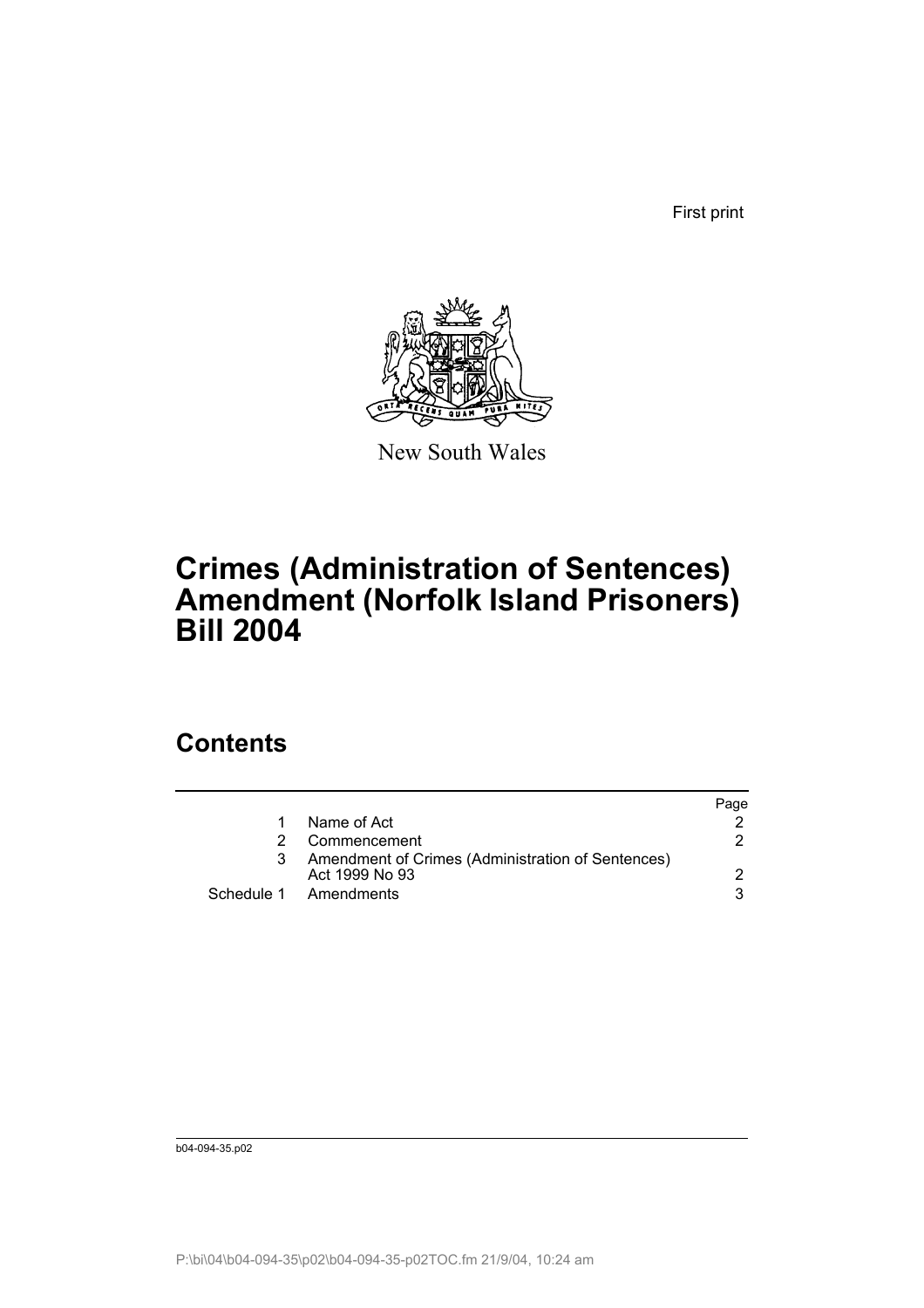**Contents** 

Page

Contents page 2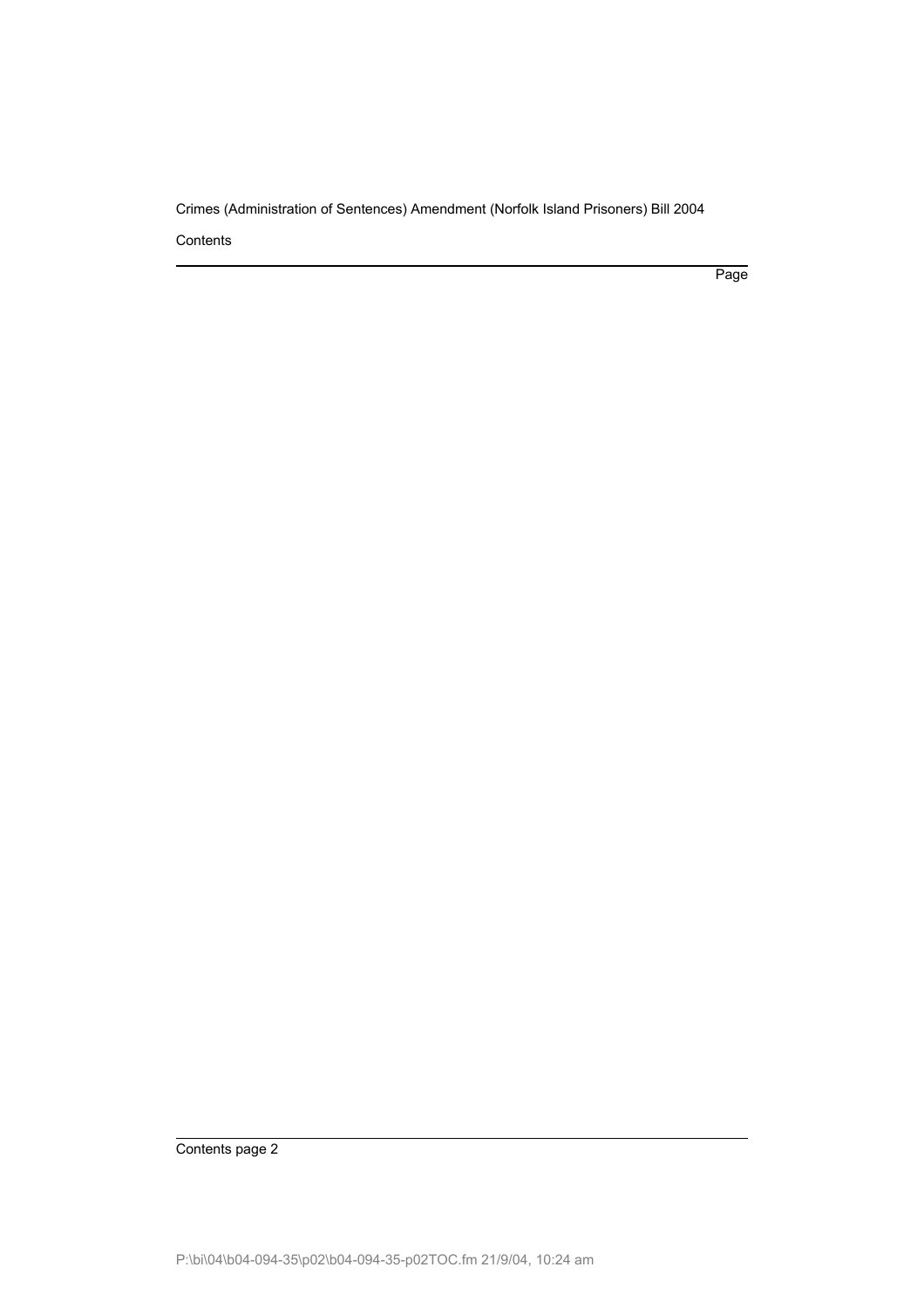

New South Wales

# **Crimes (Administration of Sentences) Amendment (Norfolk Island Prisoners) Bill 2004**

No , 2004

#### **A Bill for**

An Act to amend the *Crimes (Administration of Sentences) Act 1999* to make further provision with respect to the transfer of prisoners from Norfolk Island; and for other purposes.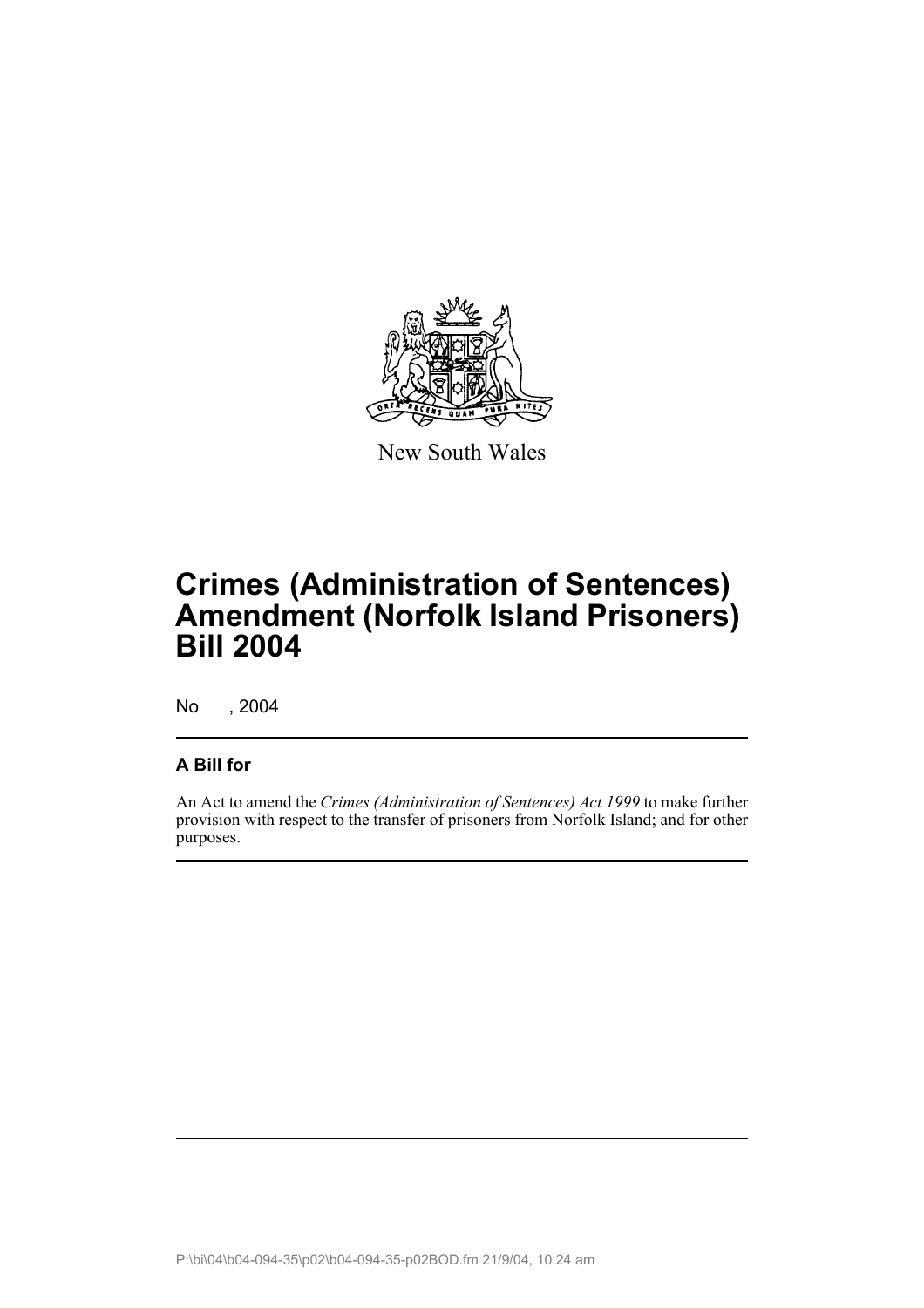| The Legislature of New South Wales enacts: |                                                                                                        |                     |  |  |
|--------------------------------------------|--------------------------------------------------------------------------------------------------------|---------------------|--|--|
| 1                                          | Name of Act                                                                                            | 2                   |  |  |
|                                            | This Act is the Crimes (Administration of Sentences) Amendment<br>(Norfolk Island Prisoners) Act 2004. | 3<br>$\overline{4}$ |  |  |
| 2                                          | <b>Commencement</b>                                                                                    | 5                   |  |  |
|                                            | This Act commences on the date of assent.                                                              | 6                   |  |  |
| 3                                          | Amendment of Crimes (Administration of Sentences) Act 1999 No 93                                       | 7                   |  |  |
|                                            | The Crimes (Administration of Sentences) Act 1999 is amended as set<br>out in Schedule 1.              | 8<br>9              |  |  |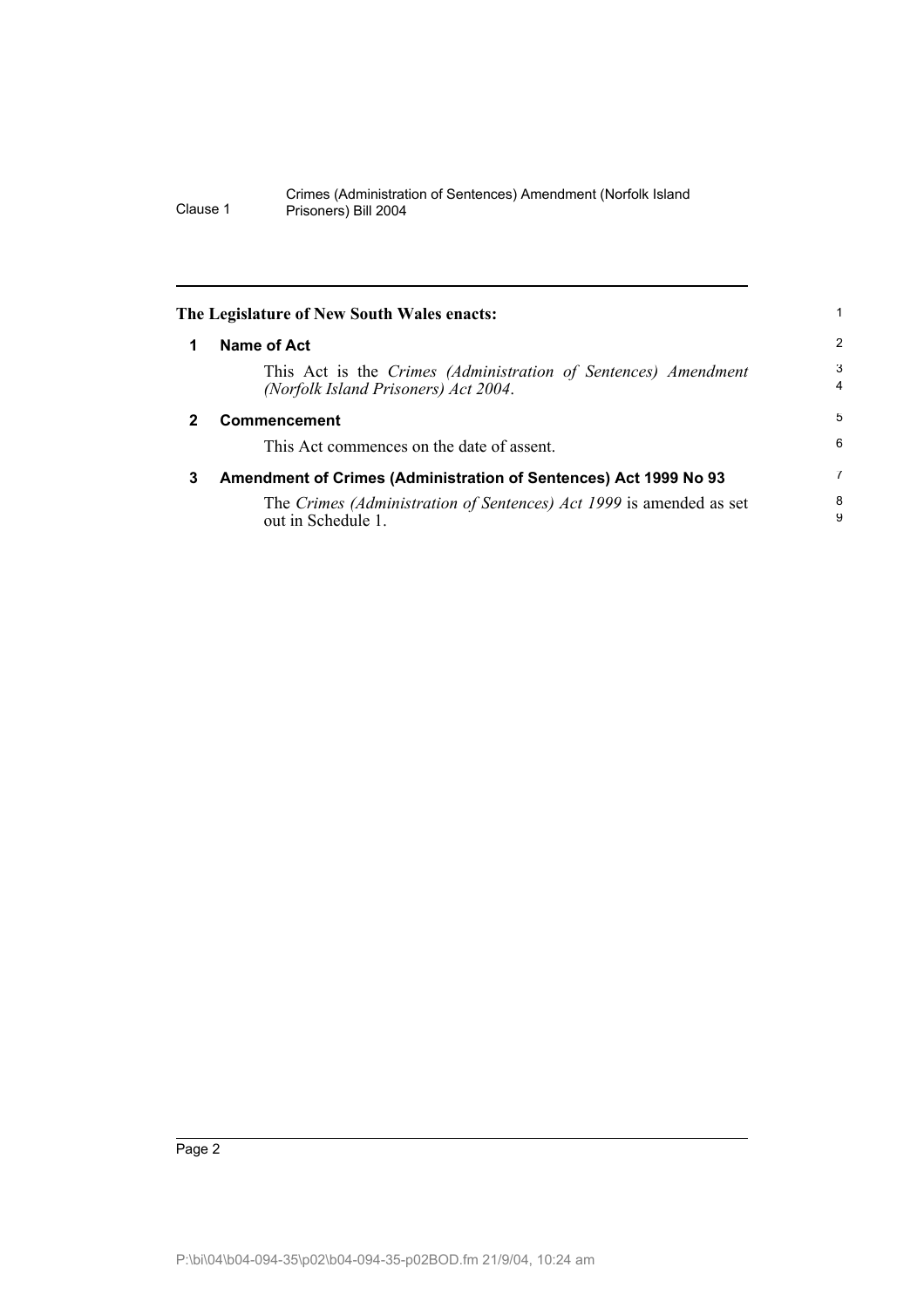Amendments Schedule 1

(Section 3)

1

2

| <b>Amendments</b> |
|-------------------|
|                   |

| [1] |                                                                                            | <b>Section 47</b>  |                                                                                                                                                                                                   | 3                   |
|-----|--------------------------------------------------------------------------------------------|--------------------|---------------------------------------------------------------------------------------------------------------------------------------------------------------------------------------------------|---------------------|
|     | Omit the section. Insert instead:                                                          |                    | $\overline{4}$                                                                                                                                                                                    |                     |
|     | 47                                                                                         |                    | <b>Definitions</b>                                                                                                                                                                                | 5                   |
|     |                                                                                            | (1)                | In this Division:                                                                                                                                                                                 | 6                   |
|     |                                                                                            |                    | <i>authorised person, constable, court, magistrate and order have</i><br>the same meanings as they have in the Norfolk Island Act.                                                                | $\overline{7}$<br>8 |
|     |                                                                                            |                    | <b>Norfolk Island Act means the Removal of Prisoners Act 2004 of</b><br>Norfolk Island.                                                                                                           | 9<br>10             |
|     |                                                                                            |                    | <b>Norfolk Island warrant</b> means a warrant issued under the<br>Norfolk Island Act.                                                                                                             | 11<br>12            |
|     |                                                                                            |                    | <i>prisoner</i> means a person who is liable to undergo imprisonment<br>or other detention in custody under a law in force in Norfolk<br>Island.                                                  | 13<br>14<br>15      |
|     |                                                                                            | (2)                | For the purposes of this Division, a reference to an order of a<br>court or magistrate includes a reference to a warrant issued by a<br>court or magistrate, other than a Norfolk Island warrant. | 16<br>17<br>18      |
| [2] |                                                                                            | <b>Section 47A</b> |                                                                                                                                                                                                   | 19                  |
|     |                                                                                            |                    | Insert after section 47:                                                                                                                                                                          | 20                  |
|     | 47A                                                                                        |                    | <b>Application of Division</b>                                                                                                                                                                    | 21                  |
|     |                                                                                            |                    | This Division does not apply to a person who is the subject of a<br>direction under section 9 of the Norfolk Island Act.                                                                          | 22<br>23            |
| [3] |                                                                                            |                    | Section 48 Conveyance and detention of prisoners from Norfolk Island                                                                                                                              | 24                  |
|     | Omit "Commonwealth warrant" from section 48 $(1)$ – $(3)$ and $(5)$ wherever<br>occurring. |                    | 25<br>26                                                                                                                                                                                          |                     |
|     |                                                                                            |                    | Insert instead "Norfolk Island warrant".                                                                                                                                                          | 27                  |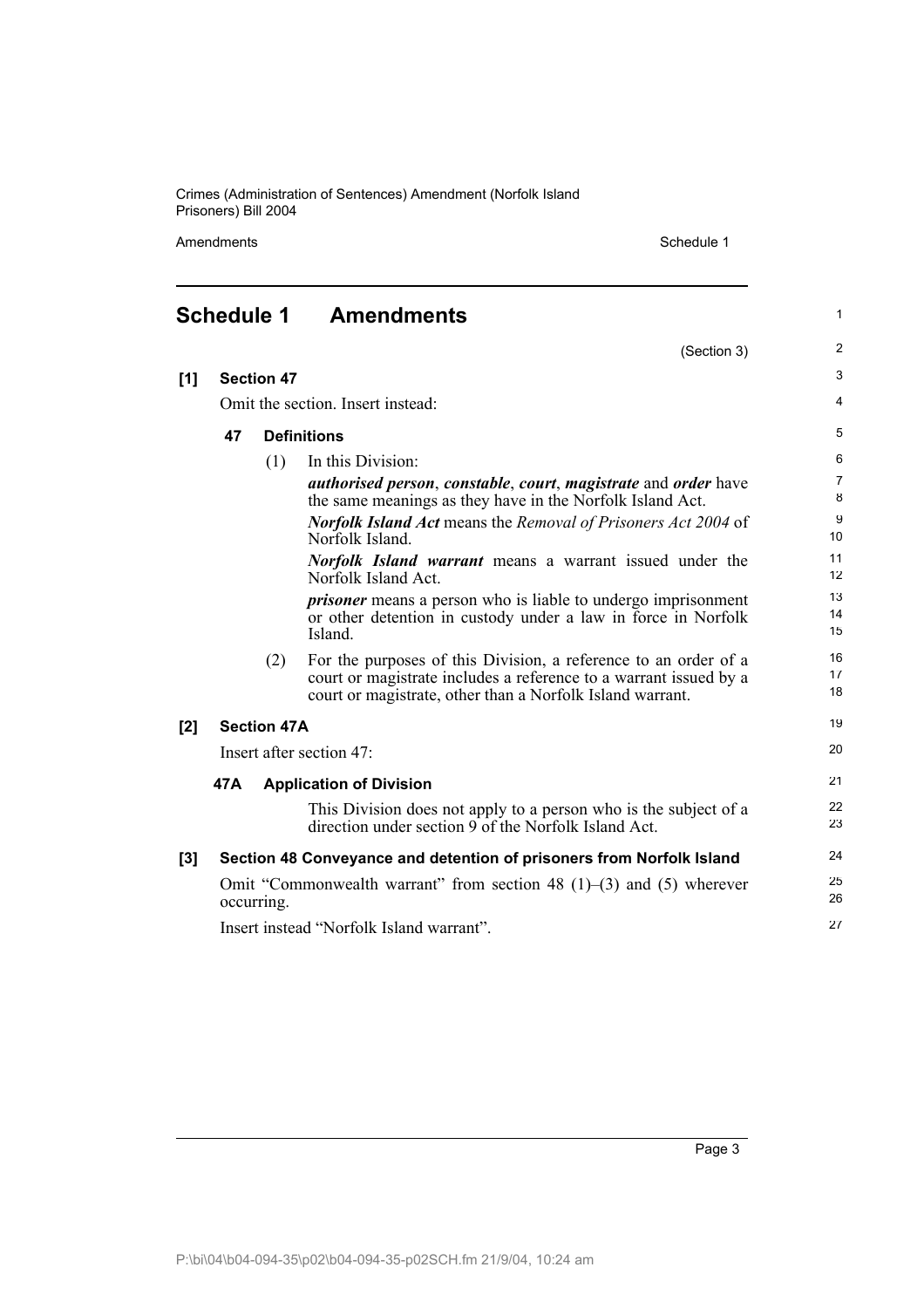Schedule 1 Amendments

| [4]   | <b>Section 48 (3)</b>                                                                                                                                                                                                                                                               | $\mathbf{1}$               |
|-------|-------------------------------------------------------------------------------------------------------------------------------------------------------------------------------------------------------------------------------------------------------------------------------------|----------------------------|
|       | Omit "Magistrate". Insert instead "magistrate".                                                                                                                                                                                                                                     | $\overline{2}$             |
| [5]   | <b>Section 48 (6)</b>                                                                                                                                                                                                                                                               | 3                          |
|       | Omit "Commonwealth Act". Insert instead "Norfolk Island Act".                                                                                                                                                                                                                       | $\overline{4}$             |
| [6]   | Section 49 Return of prisoners to Norfolk Island                                                                                                                                                                                                                                    | 5                          |
|       | Omit "Commonwealth warrant" from section 49 (1).                                                                                                                                                                                                                                    | 6                          |
|       | Insert instead "Norfolk Island warrant".                                                                                                                                                                                                                                            | $\overline{7}$             |
| $[7]$ | <b>Section 50</b>                                                                                                                                                                                                                                                                   | 8                          |
|       | Omit the section. Insert instead:                                                                                                                                                                                                                                                   | 9                          |
|       | 50<br><b>Evidentiary provision</b>                                                                                                                                                                                                                                                  | 10                         |
|       | A document purporting to be a Norfolk Island warrant and to be<br>signed by an authorised person is admissible in any proceedings<br>and is in all courts exercising jurisdiction in New South Wales<br>and on all occasions evidence of the particulars stated in the<br>document. | 11<br>12<br>13<br>14<br>15 |
| [8]   | Schedule 5 Savings, transitional and other provisions                                                                                                                                                                                                                               | 16                         |
|       | Insert at the end of clause $1(1)$ :                                                                                                                                                                                                                                                | 17                         |
|       | Crimes (Administration of Sentences) Amendment (Norfolk<br>Island Prisoners) Act 2004                                                                                                                                                                                               | 18<br>19                   |